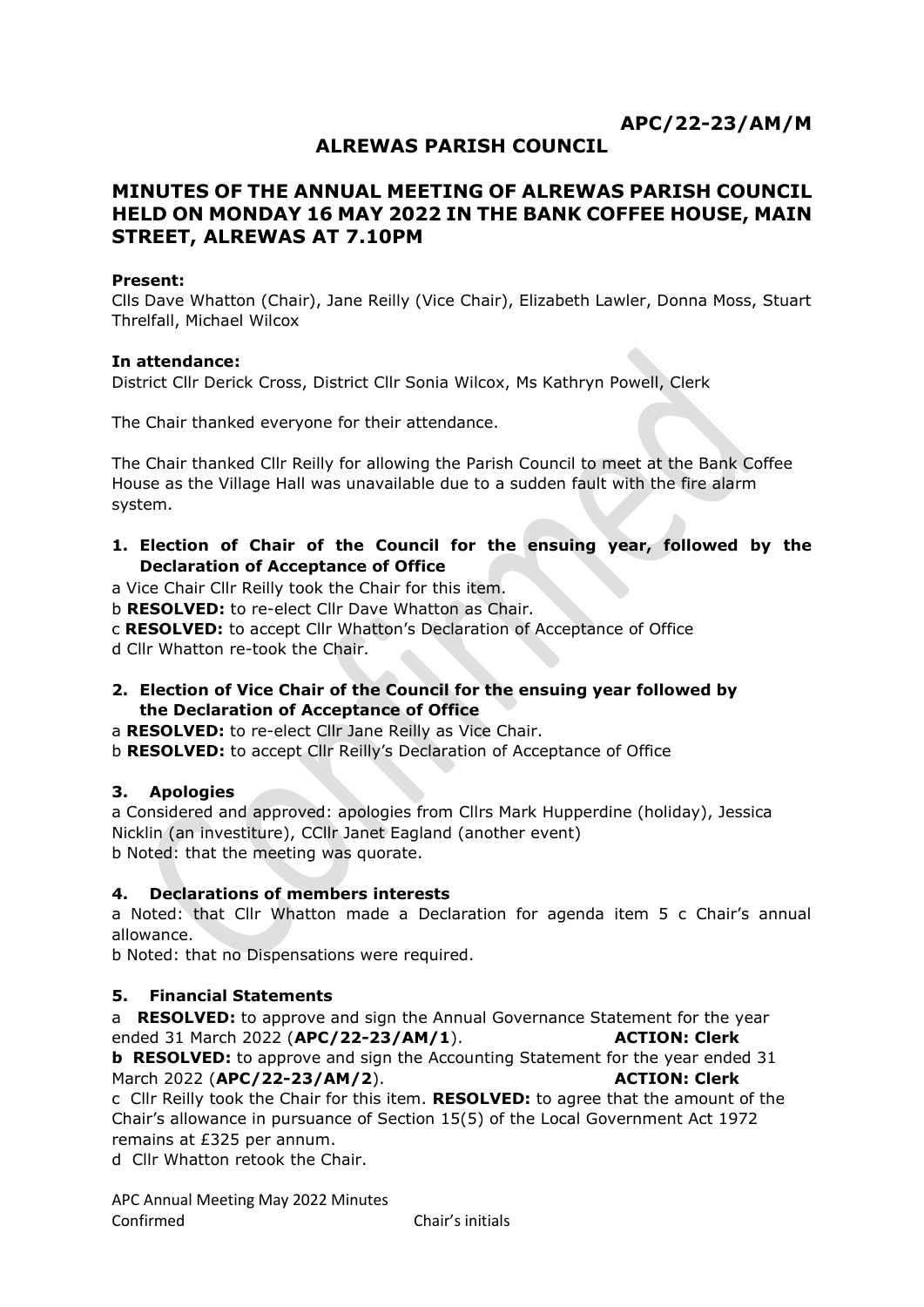e **RESOLVED:** to re-appoint the Internal Auditor, Mrs Sandie Morris. The Clerk was asked to thank Mrs Morris for her work in supporting the Parish Council by acting as a critical friend. **ACTION: Clerk**

f **RESOLVED:** to determine the bank signatories (**APC/22-23/AM/3**) as:

Cllr Dave Whatton Cllr Jane Reilly Cllr Donna Moss Cllr Michael Wilcox Ms Kathryn Powell (Clerk) Mrs Jean Burton (Accounts Officer) **ACTION: Clerk** 

Noted: that cheques would still have to be signed by two Cllrs including either the Chair or Vice Chair or both of them. Noted: that the Parish Council would still need approved signatories if it moved to online banking.

# **6. Proposed Schedule for the re-approval of Policies**

a Approved: the Schedule of reapproval of policies applicable to this Parish Council (**APC/22-23/AM/4**).

# **7. Code of Conduct**

a Reviewed and **RESOLVED** to readopt the revised Code of Conduct applicable to this Parish Council (APC/22-23/AM/5) **ACTION: Clerk** 

# **8. Standing Orders**

a Reviewed and **RESOLVED** to readopt the Standing Orders applicable to this Parish Council (**APC/22-23/AM/6**) **ACTION: Clerk**

# **9. Financial Regulations Orders**

a Reviewed and **RESOLVED** to readopt the Financial Regulations applicable to this Parish Council (**APC/22-23/AM/7**) **ACTION: Clerk**

# **10. Business Risk Assessment**

a Reviewed and **RESOLVED** to readopt the Business Risk Assessment applicable to this Parish Council (APC/22-23/AM/8) **ACTION: Clerk** 

# **11. Strategic and Operating Plan**

a Reviewed and **RESOLVED** to readopt the Strategic and Operating Plan applicable to this Parish Council (**APC/22-23/AM/9**) **ACTION: Clerk**

# **12. Report on GDPR and FOI**

a Considered: the Annual Report on GDPR and FOI (**APC/22-23/AM/10**). Noted: that the Parish Council remains compliant with legislation.

# **13. List of working groups and membership and representatives on other bodies**

a Noted: that this will be reapproved at a future meeting due to the vacancy.

**ACTION: Clerk**

# **14 Date of next Annual Parish Council meeting**

a Noted: that the next Annual Council Parish Meeting will be held on **Monday 15 May 2023** at Alrewas Village Hall starting at 7.00pm – subject to confirmation

The meeting finished at 7.20pm.

APC Annual Meeting May 2022 Minutes Confirmed Chair's initials